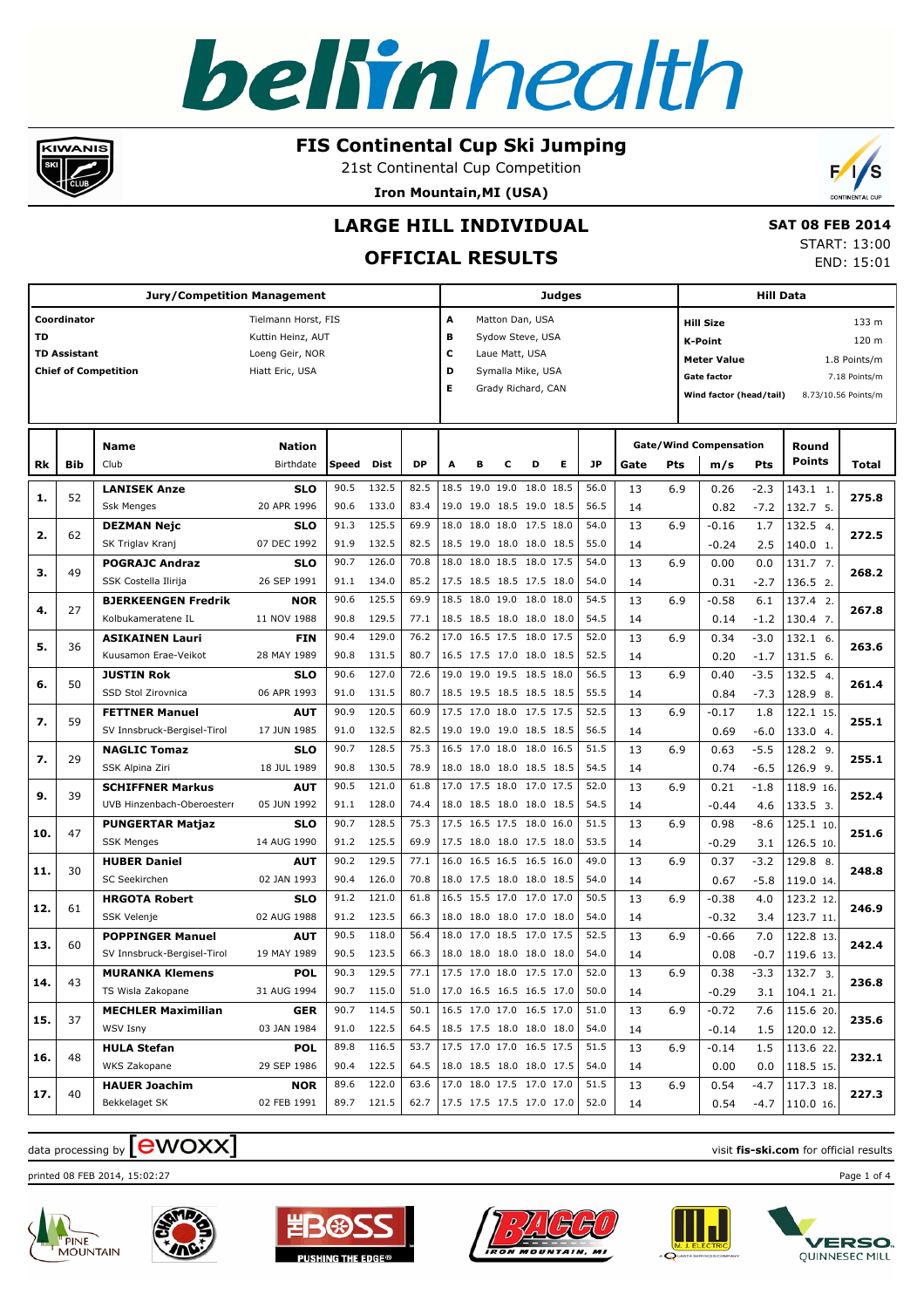#### **FIS Continental Cup Ski Jumping**

21st Continental Cup Competition

**Iron Mountain,MI (USA)**



|  | <b>SAT 08 FEB 2014</b> |
|--|------------------------|
|  | START: 13:00           |
|  | END: 15:01             |

|     |            |                              |                  |       | <b>OFFICIAL RESULTS</b> |           |   |                          |   |   |   |      |      |     |                               |            | <b>START: 13:0</b> | END: 15:0    |
|-----|------------|------------------------------|------------------|-------|-------------------------|-----------|---|--------------------------|---|---|---|------|------|-----|-------------------------------|------------|--------------------|--------------|
|     |            | <b>Name</b>                  | <b>Nation</b>    |       |                         |           |   |                          |   |   |   |      |      |     | <b>Gate/Wind Compensation</b> |            | Round              |              |
| Rk  | <b>Bib</b> | Club                         | <b>Birthdate</b> | Speed | Dist                    | <b>DP</b> | A | в                        | C | D | Е | JP   | Gate | Pts | m/s                           | <b>Pts</b> | <b>Points</b>      | <b>Total</b> |
| 18. | 17         | <b>SCHULER Andreas</b>       | <b>SUI</b>       | 90.4  | 126.0                   | 70.8      |   | 17.0 18.0 17.5 17.0 17.0 |   |   |   | 51.5 | 15   |     | 0.42                          | $-3.7$     | 118.6 17.          | 227.1        |
|     |            | Einsiedeln                   | 30 DEC 1995      | 90.2  | 123.5                   | 66.3      |   | 16.0 17.0 15.0 17.0 16.0 |   |   |   | 49.0 | 14   |     | 0.78                          | $-6.8$     | 108.5 17.          |              |
| 19. | 51         | <b>GRIMSRUD Simen Key</b>    | <b>NOR</b>       | 90.2  | 128.0                   | 74.4      |   | 18.5 18.5 19.0 18.0 18.0 |   |   |   | 55.0 | 13   | 6.9 | 1.58                          | $-13.8$    | 122.5 14.          | 226.7        |
|     |            | Asker Skiklubb               | 22 MAR 1992      | 90.4  | 115.5                   | 51.9      |   | 17.5 18.0 17.5 16.5 17.5 |   |   |   | 52.5 | 14   |     | 0.02                          | $-0.2$     | 104.2 20.          |              |
| 20. | 11         | <b>BIEGUN Krzysztof</b>      | <b>POL</b>       | 90.2  | 122.5                   | 64.5      |   | 17.0 17.5 17.5 17.5 17.5 |   |   |   | 52.5 | 15   |     | 0.21                          | $-1.8$     | 115.2 21.          | 222.8        |
|     |            | SS-R LZS Sokol Szczyrk       | 21 MAY 1994      | 90.7  | 118.0                   | 56.4      |   | 14.0 15.0 15.5 15.5 16.0 |   |   |   | 46.0 | 14   |     | $-0.49$                       | 5.2        | 107.6 18.          |              |
| 21. | 33         | <b>SCHOFT Felix</b>          | <b>GER</b>       | 91.0  | 118.0                   | 56.4      |   | 17.5 17.5 17.0 17.0 17.5 |   |   |   | 52.0 | 13   | 6.9 | $-0.08$                       | 0.8        | 116.1 19.          | 219.5        |
|     |            | SC Partenkirchen             | 06 JUL 1990      | 91.4  | 121.5                   | 62.7      |   | 16.0 16.0 17.0 17.0 17.0 |   |   |   | 50.0 | 14   |     | 1.07                          | $-9.3$     | 103.4 22.          |              |
| 22. | 58         | <b>EISENBICHLER Markus</b>   | <b>GER</b>       | 90.9  | 115.5                   | 51.9      |   | 17.0 17.0 17.0 16.5 17.0 |   |   |   | 51.0 | 13   | 6.9 | $-0.22$                       | 2.3        | 112.1 23.          | 217.7        |
|     |            | <b>TSV Siegsdorf</b>         | 03 APR 1991      | 91.0  | 113.5                   | 48.3      |   | 17.0 17.0 17.5 17.0 17.0 |   |   |   | 51.0 | 14   |     | $-0.60$                       | 6.3        | 105.6 19.          |              |
|     |            | <b>HAMMER Tord Markussen</b> | <b>NOR</b>       | 90.2  | 130.5                   | 78.9      |   | 17.0 17.5 16.0 17.0 17.0 |   |   |   | 51.0 | 15   |     | 0.64                          | $-5.6$     | 124.3 11.          |              |
| 23. | 19         | Tromsoe Skiklubb             | 18 JAN 1988      | 90.2  | 111.0                   | 43.8      |   | 15.0 15.0 14.5 15.5 16.5 |   |   |   | 45.5 | 14   |     | $-0.13$                       | 1.4        | 90.7 26.           | 215.0        |
|     |            | <b>ZNISZCZOL Aleksander</b>  | <b>POL</b>       | 90.8  | 110.0                   | 42.0      |   | 16.5 17.0 17.0 16.5 17.5 |   |   |   | 50.5 | 13   | 6.9 | $-0.41$                       | 4.3        | 103.7 29.          |              |
| 24. | 38         | KS Wisla Ustronianka         | 08 MAR 1994      | 91.0  | 110.0                   | 42.0      |   | 16.5 16.5 17.0 16.5 17.0 |   |   |   | 50.0 | 14   |     | $-0.99$                       | 10.5       | 102.5 23.          | 206.2        |
| 25. | 41         | <b>HAYBOECK Stefan</b>       | <b>AUT</b>       | 90.9  | 110.0                   | 42.0      |   | 17.0 17.5 17.0 17.0 17.5 |   |   |   | 51.5 | 13   | 6.9 | $-0.73$                       | 7.7        | 108.1 25.          | 204.5        |
|     |            | UVB Hinzenbach               | 27 AUG 1989      | 90.8  | 108.5                   | 39.3      |   | 17.0 16.5 16.5 16.5 17.0 |   |   |   | 50.0 | 14   |     | $-0.67$                       | 7.1        | 96.4 24.           |              |
|     |            | <b>PASCHKE Pius</b>          | <b>GER</b>       | 90.8  | 108.0                   | 38.4      |   | 17.0 16.5 17.0 17.0 17.0 |   |   |   | 51.0 | 13   | 6.9 | $-0.67$                       | 7.1        | 103.4 30.          |              |
| 26. | 57         | WSV Kiefersfelden            | 20 MAY 1990      | 91.0  | 109.5                   | 41.1      |   | 16.5 16.5 17.0 17.0 16.5 |   |   |   | 50.0 | 14   |     | $-0.43$                       | 4.5        | 95.6 25.           | 199.0        |
|     |            | <b>VARESCO Daniele</b>       | <b>ITA</b>       | 91.0  | 117.0                   | 54.6      |   | 17.0 17.0 18.0 17.5 17.5 |   |   |   | 52.0 | 13   | 6.9 | 0.79                          | $-6.9$     | 106.6 27.          |              |
| 27. | 24         |                              | 25 JUL 1995      | 91.4  | 105.0                   | 33.0      |   | 16.5 16.5 17.0 16.5 17.0 |   |   |   | 50.0 | 14   |     | $-0.39$                       | 4.1        | 87.1 27.           | 193.7        |
|     |            | <b>CECON Federico</b>        | <b>ITA</b>       | 90.4  | 116.0                   | 52.8      |   | 17.0 17.0 17.5 17.0 16.5 |   |   |   | 51.0 | 13   | 6.9 | 0.47                          | $-4.1$     | 106.6 27.          |              |
| 28. | 23         | Cai Monte Iussari            | 11 JUN 1994      | 90.8  | 97.0                    | 18.6      |   | 15.5 16.0 16.5 16.0 16.0 |   |   |   | 48.0 | 14   |     | $-0.67$                       | 7.1        | 73.7 28.           | 180.3        |
|     |            | <b>NOMME Martti</b>          | <b>EST</b>       | 90.9  | 121.5                   | 62.7      |   | 16.5 17.0 17.0 16.5 16.5 |   |   |   | 50.0 | 15   |     | 0.26                          | $-2.3$     | 110.4 24.          |              |
| 29. | 15         | Voru Sportschool             | 07 AUG 1993      | 90.6  | 88.5                    | 3.3       |   | 15.5 15.5 16.0 15.5 15.5 |   |   |   | 46.5 | 14   |     | $-0.64$                       | 6.8        | 56.6 29.           | 167.0        |
|     |            | <b>VALTA Ossi-Pekka</b>      | <b>FIN</b>       | 90.8  | 121.0                   | 61.8      |   | 16.0 15.5 16.0 15.5 16.0 |   |   |   | 47.5 | 15   |     | 0.18                          | $-1.6$     | 107.7 26.          |              |
| 30. | 10         | Lahden Hiihtoseura           | 22 NOV 1991      | 91.5  | 86.5                    | $-0.3$    |   | 15.0 15.0 15.5 14.0 15.5 |   |   |   | 45.5 | 14   |     | $-1.07$                       | 11.3       | 56.5 30.           | 164.2        |

| 31. | 46 | <b>STAUDER Christoph</b><br>SV Innsbruck-Bergisel-Tirol | <b>AUT</b><br>11 MAY 1992 | 91.0 | 113.5 | 48.3 16.5 17.0 17.5 16.5 17.0   |  | 50.5 | 13 | 6.9 | 0.35    | $-3.1$ | 102.6 |
|-----|----|---------------------------------------------------------|---------------------------|------|-------|---------------------------------|--|------|----|-----|---------|--------|-------|
| 32. | 45 | <b>SOEBERG Sigurd Nymoen</b><br>Furnes Skiloperlag      | <b>NOR</b><br>31 AUG 1994 | 89.4 | 113.5 | 48.3 16.0 15.5 15.5 16.0 16.0   |  | 47.5 | 13 | 6.9 | 0.03    | $-0.3$ | 102.4 |
| 33. | 31 | <b>GRIGOLI Marco</b><br>Alpina St. Moritz               | <b>SUI</b><br>27 APR 1991 | 90.5 | 107.5 | 37.5   16.5 16.5 16.5 16.5 17.0 |  | 49.5 | 13 | 6.9 | $-0.80$ | 8.4    | 102.3 |
| 34. | 54 | <b>SEMENIC Anze</b><br><b>NSK Trzic Trifix</b>          | <b>SLO</b><br>01 AUG 1993 | 90.9 | 109.5 | 41.1   15.5 16.0 16.0 15.5 16.0 |  | 47.5 | 13 | 6.9 | $-0.54$ | 5.7    | 101.2 |
| 35. | 32 | <b>MIETUS Krzysztof</b><br>AZS Zakopane                 | <b>POL</b><br>08 MAR 1991 | 89.8 | 110.0 | 42.0   16.5 17.0 17.5 17.0 17.5 |  | 51.5 | 13 | 6.9 | $-0.05$ | 0.5    | 100.9 |
| 36. | 22 | <b>BRANDT Johan Martin</b><br>Steinkjer Skiklubb        | <b>NOR</b><br>24 DEC 1987 | 89.3 | 112.0 | 45.6 17.0 17.0 17.0 17.0 17.0   |  | 51.0 | 13 | 6.9 | 0.59    | $-5.2$ | 98.3  |
| 37. | 28 | <b>LUGERT Tobias</b><br>Sc Ruhpolding                   | <b>GER</b><br>18 JUN 1993 | 91.0 | 110.0 | 42.0 16.5 17.0 16.5 16.0 17.0   |  | 50.0 | 13 | 6.9 | 0.12    | $-1.0$ | 97.9  |

### $\frac{1}{2}$  data processing by  $\boxed{\text{ewOX}}$

printed 08 FEB 2014, 15:02:27 Page 2 of 4



KIWANIS









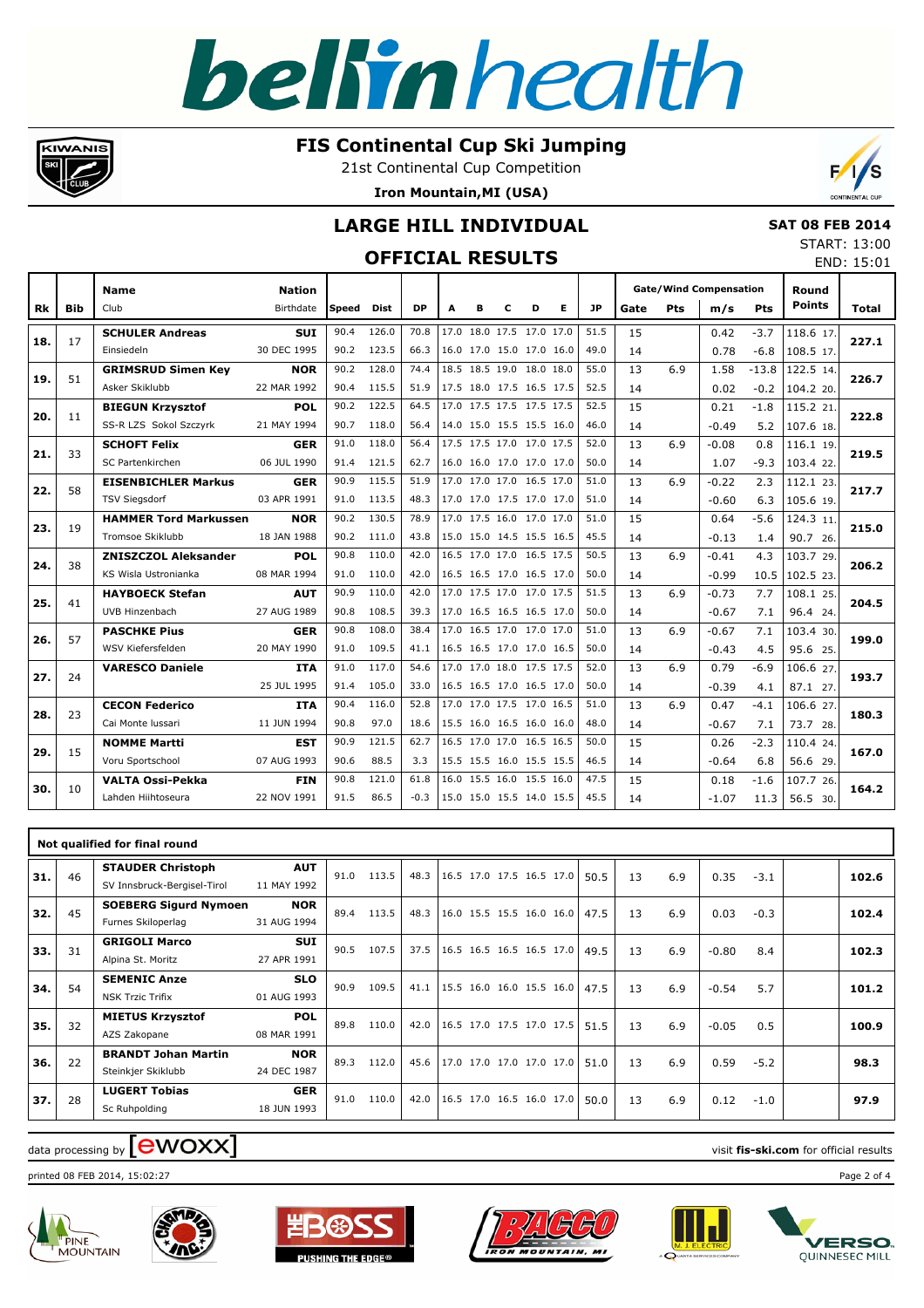#### **FIS Continental Cup Ski Jumping**

21st Continental Cup Competition





### **LARGE HILL INDIVIDUAL**

### **OFFICIAL RESULTS**

 **SAT 08 FEB 2014** START: 13:00

|     |              |                                                      |                           |       | <b>OFFICIAL RESULTS</b> |           |   |   |   |                          |   |           |      |     |                               |            |               | END: 15:01 |
|-----|--------------|------------------------------------------------------|---------------------------|-------|-------------------------|-----------|---|---|---|--------------------------|---|-----------|------|-----|-------------------------------|------------|---------------|------------|
|     |              | <b>Name</b>                                          | <b>Nation</b>             |       |                         |           |   |   |   |                          |   |           |      |     | <b>Gate/Wind Compensation</b> |            | Round         |            |
| Rk  | Bib          | Club                                                 | Birthdate                 | Speed | Dist                    | <b>DP</b> | A | в | c | D                        | Е | <b>JP</b> | Gate | Pts | m/s                           | <b>Pts</b> | <b>Points</b> | Total      |
| 38. | 26           | <b>EGLOFF Pascal</b><br>Grabserberg                  | SUI<br>08 AUG 1992        | 90.4  | 108.5                   | 39.3      |   |   |   | 17.0 16.5 17.0 17.0 17.5 |   | 51.0      | 13   | 6.9 | 0.21                          | $-1.8$     |               | 95.4       |
| 39. | 55           | <b>WENIG Daniel</b><br>SK Berchtesgaden              | <b>GER</b><br>12 AUG 1991 |       | 90.7 104.5              | 32.1      |   |   |   | 16.5 16.0 17.5 15.5 16.5 |   | 49.0      | 13   | 6.9 | $-0.63$                       | 6.7        |               | 94.7       |
| 40. | 44           | <b>ALTENBURGER Florian</b><br>SC Seekirchen-Salzburg | <b>AUT</b><br>02 NOV 1993 |       | 90.2 105.0              | 33.0      |   |   |   | 16.0 16.0 16.5 16.0 17.0 |   | 48.5      | 13   | 6.9 | $-0.44$                       | 4.6        |               | 93.0       |
| 41. | 18           | <b>KANTYKA Przemyslaw</b><br>Lks Klimczok bystra     | <b>POL</b><br>15 DEC 1996 |       | 90.9 111.0              | 43.8      |   |   |   | 16.5 17.0 17.0 16.5 17.0 |   | 50.5      | 15   |     | 0.52                          | $-4.5$     |               | 89.8       |
| 42. | 42           | <b>KLUSEK Bartlomiej</b><br>LKS Klmczok Bystra       | <b>POL</b><br>15 JAN 1993 |       | 89.6 106.5              | 35.7      |   |   |   | 16.5 17.0 16.5 16.0 17.0 |   | 50.0      | 13   | 6.9 | 0.61                          | $-5.3$     |               | 87.3       |
| 43. | 6            | <b>DELLASEGA Diego</b><br>G.S. FIAMME ORO            | ITA<br>04 DEC 1990        |       | 90.7 108.5              | 39.3      |   |   |   | 16.5 17.0 16.5 17.0 16.5 |   | 50.0      | 15   |     | 0.31                          | $-2.7$     |               | 86.6       |
| 44. | 20           | <b>AALST VAN DER Oldrik</b><br>National Team         | <b>NED</b><br>01 DEC 1995 |       | 90.5 106.0              | 34.8      |   |   |   | 15.5 16.0 16.5 15.5 16.0 |   | 47.5      | 13   | 6.9 | 0.38                          | $-3.3$     |               | 85.9       |
| 45. | 35           | <b>AIGNER Clemens</b><br>SV Innsbruck-Bergisel-Tirol | <b>AUT</b><br>02 FEB 1993 |       | 90.6 101.5              | 26.7      |   |   |   | 16.5 16.0 16.0 15.5 16.5 |   | 48.5      | 13   | 6.9 | $-0.20$                       | 2.1        |               | 84.2       |
| 46. | 7            | <b>RHOADS William</b><br><b>UOP Sports Clubs</b>     | <b>USA</b><br>08 JUN 1995 |       | 90.6 104.0              | 31.2      |   |   |   | 16.0 16.5 16.0 16.5 16.0 |   | 48.5      | 15   |     | $-0.27$                       | 2.9        |               | 82.6       |
| 47. | 56           | <b>GEIGER Karl</b><br>SC Oberstdorf                  | <b>GER</b><br>11 FEB 1993 | 90.6  | 97.0                    | 18.6      |   |   |   | 16.5 16.0 16.5 16.0 16.5 |   | 49.0      | 13   | 6.9 | $-0.73$                       | 7.7        |               | 82.2       |
| 48. | 9            | <b>WIT DE Ruben</b><br>National team                 | <b>NED</b><br>02 FEB 1995 |       | 91.1 102.5              | 28.5      |   |   |   | 16.5 16.0 16.5 16.5 16.5 |   | 49.5      | 15   |     | 0.00                          | 0.0        |               | 78.0       |
| 49. | 53           | <b>QUECK Danny</b><br>WSV 08 Lauscha                 | <b>GER</b><br>17 SEP 1989 | 90.9  | 98.5                    | 21.3      |   |   |   | 15.0 14.5 15.5 14.0 14.5 |   | 44.0      | 13   | 6.9 | $-0.44$                       | 4.6        |               | 76.8       |
| 50. | 34           | <b>KAELIN Pascal</b><br>Einsiedeln                   | <b>SUI</b><br>11 JAN 1993 | 90.0  | 94.0                    | 13.2      |   |   |   | 16.0 16.0 16.5 16.0 16.0 |   | 48.0      | 13   | 6.9 | $-0.63$                       | 6.7        |               | 74.8       |
| 51. | 14           | <b>KYKKAENEN Jere</b><br>Kouvolan Hiihtoseura        | <b>FIN</b><br>12 OCT 1988 |       | 91.5 108.0              | 38.4      |   |   |   | 15.5 14.5 16.5 15.0 16.5 |   | 47.0      | 15   |     | 1.22                          | $-10.7$    |               | 74.7       |
| 52. | 8            | <b>BICKNER Kevin</b><br>Norge Ski Club               | <b>USA</b><br>23 SEP 1996 | 90.8  | 98.5                    | 21.3      |   |   |   | 16.0 16.5 16.0 16.0 16.0 |   | 48.0      | 15   |     | $-0.43$                       | 4.5        |               | 73.8       |
| 53. | 25           | <b>GLASDER Michael</b><br>Norge Ski Club             | <b>USA</b><br>27 MAR 1989 | 90.4  | 99.0                    | 22.2      |   |   |   | 16.5 16.0 16.0 16.5 16.5 |   | 49.0      | 13   | 6.9 | 0.99                          | $-8.6$     |               | 69.5       |
| 54. | $\mathbf{1}$ | <b>WALLACE Brian</b><br>Saint Paul Ski Club          | <b>USA</b><br>03 JUL 1993 | 91.1  | 99.0                    | 22.2      |   |   |   | 16.5 16.0 16.5 16.5 16.0 |   | 49.0      | 15   |     | 0.25                          | $-2.2$     |               | 69.0       |
| 55. | 5            | <b>HAUPT Alexander</b><br><b>UOP Sports Clubs</b>    | <b>USA</b><br>06 SEP 1988 | 90.6  | 89.0                    | 4.2       |   |   |   | 15.5 16.0 16.0 15.5 15.5 |   | 47.5      | 15   |     | $-0.30$                       | 3.2        |               | 54.9       |
| 56. | 13           | DI LENARDO Zeno<br>Sc Monte Iussari                  | ITA<br>19 OCT 1995        | 90.6  | 90.0                    | 6.0       |   |   |   | 14.5 14.0 15.0 14.5 16.0 |   | 44.0      | 15   |     | $-0.15$                       | 1.6        |               | 51.6       |
| 57. | 3            | <b>MATTOON Nicholas</b><br>Flying Eagles ski club    | <b>USA</b><br>04 AUG 1995 | 90.2  | 84.5                    | $-3.9$    |   |   |   | 16.0 16.5 16.5 16.0 15.5 |   | 48.5      | 15   |     | $-0.29$                       | 3.1        |               | 47.7       |
| 58. | 21           | <b>LAMB Chris</b><br>Andover Outing Club             | <b>USA</b><br>21 JUN 1989 | 90.2  | 85.5                    | $-2.1$    |   |   |   | 14.0 14.0 14.0 14.0 14.5 |   | 42.0      | 13   | 6.9 | 0.02                          | $-0.2$     |               | 46.6       |

### $\frac{1}{2}$  data processing by  $\boxed{\text{ewOX}}$

printed 08 FEB 2014, 15:02:27 Page 3 of 4



KIWANIS